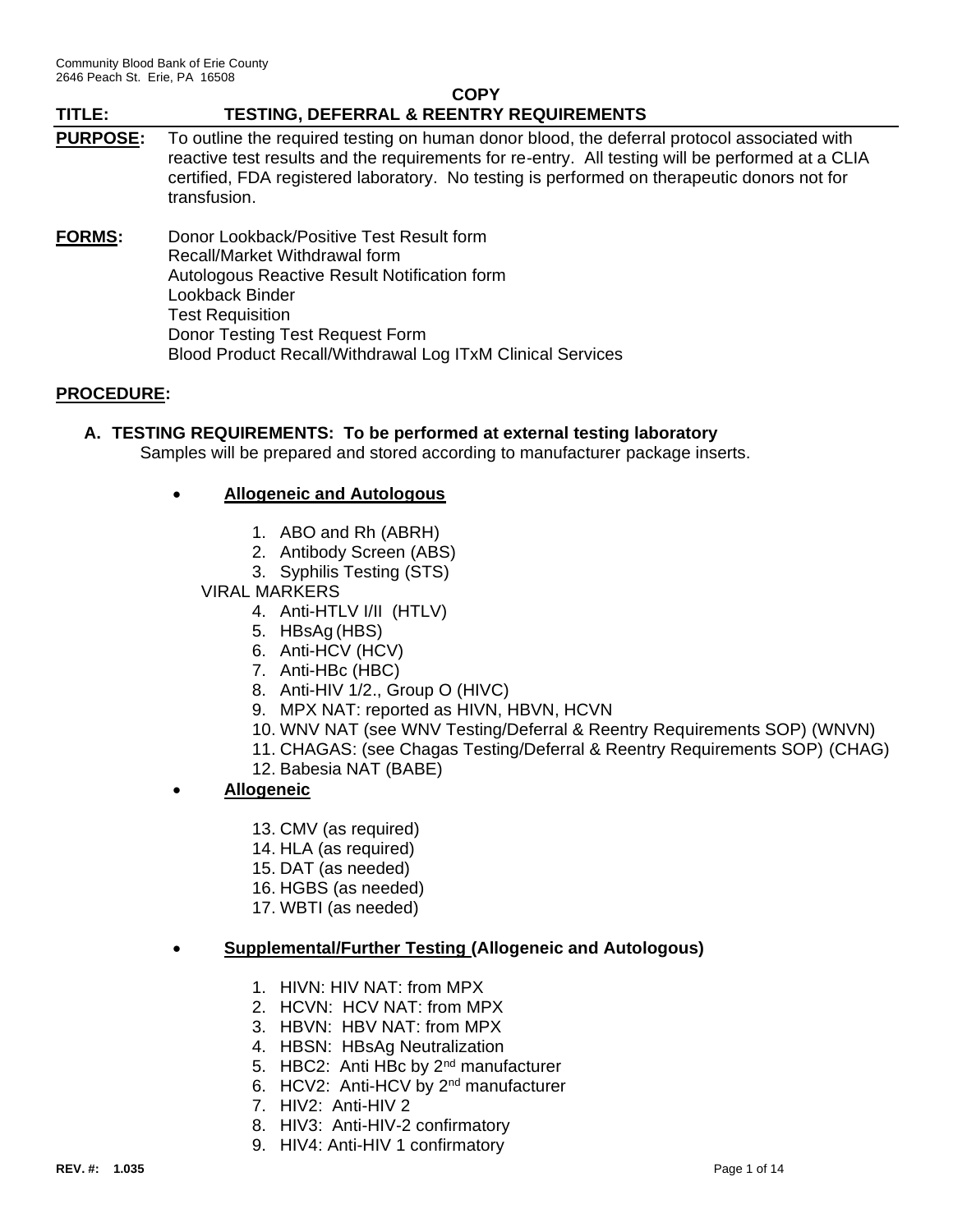- 10. WB1: HIV1 WB
- 11. WB2: HTLV WB
- 12. WNVN: WNV NAT: ID
- 13. CHA2: Chagas by a 2<sup>nd</sup> manufacturer
- 14. STS2: Captia T. Pallidum -G EIA

## **B. DEFERRAL REQUIREMENTS**

Any donor of human blood and blood components who tests reactive/positive to FDA required donor screening tests must be deferred from future donation except as follows:

- 1. Donor testing Reactive for anti-HTLV I/II or anti-HBc only one time is permitted to donate again without being deferred unless there is further testing using an approved supplemental test.
- 2. May serve as an autologous donor.
- 3. Donor has been re-entered into the donor pool under an FDA approved algorithm. (See separate Re-entry schemes.)

## DONOR DEFERRAL ACTIONS:

- 1. Positive/Reactive Test results
	- a. Technologist committing test results will generate a donor lookback/positive test result form when final testing is complete.
		- i. Complete unit  $#$ , donor ID  $#$
		- ii. Date testing was completed
		- iii. Check reactive/positive test result that applies
		- iv. When QA is not available, perform lookback for in-date components.
			- $=LA$
			- DL, tab, Reactive Unit Number
			- Print Screen or Shift F1 to print the screen
			- Contact any facility for final disposition of in-date components.
				- 1. If the in-date component is in CBB's inventory or the contacted facility, return the component and discard.
					- a. For POS WBTI- In-date components are restricted to plasma components for transfusion only.
					- b. For Reactive Babesia-It is not necessary to retrieve from consignees the following products: 1) previously distributed cellular blood components that were pathogen reduced using an FDA-approved device according to its instructions for use and 2) frozen acellular blood components (i.e. frozen plasma products). However, these products must be discarded if in-house.
				- 2. Any components consigned to ITXM (or UPSH, UPGR)
					- a. Complete Blood Product Recall/Withdrawal Log ITxM Clinical Services.
						- Product ID#
						- Product Blood Type, Product Outdate
						- Date/Time of Initial Notification
						- Notified By
						- Reason for Recall/Withdrawal
					- b. Fax form to ITxM's Central Transfusion Service (CTS) at: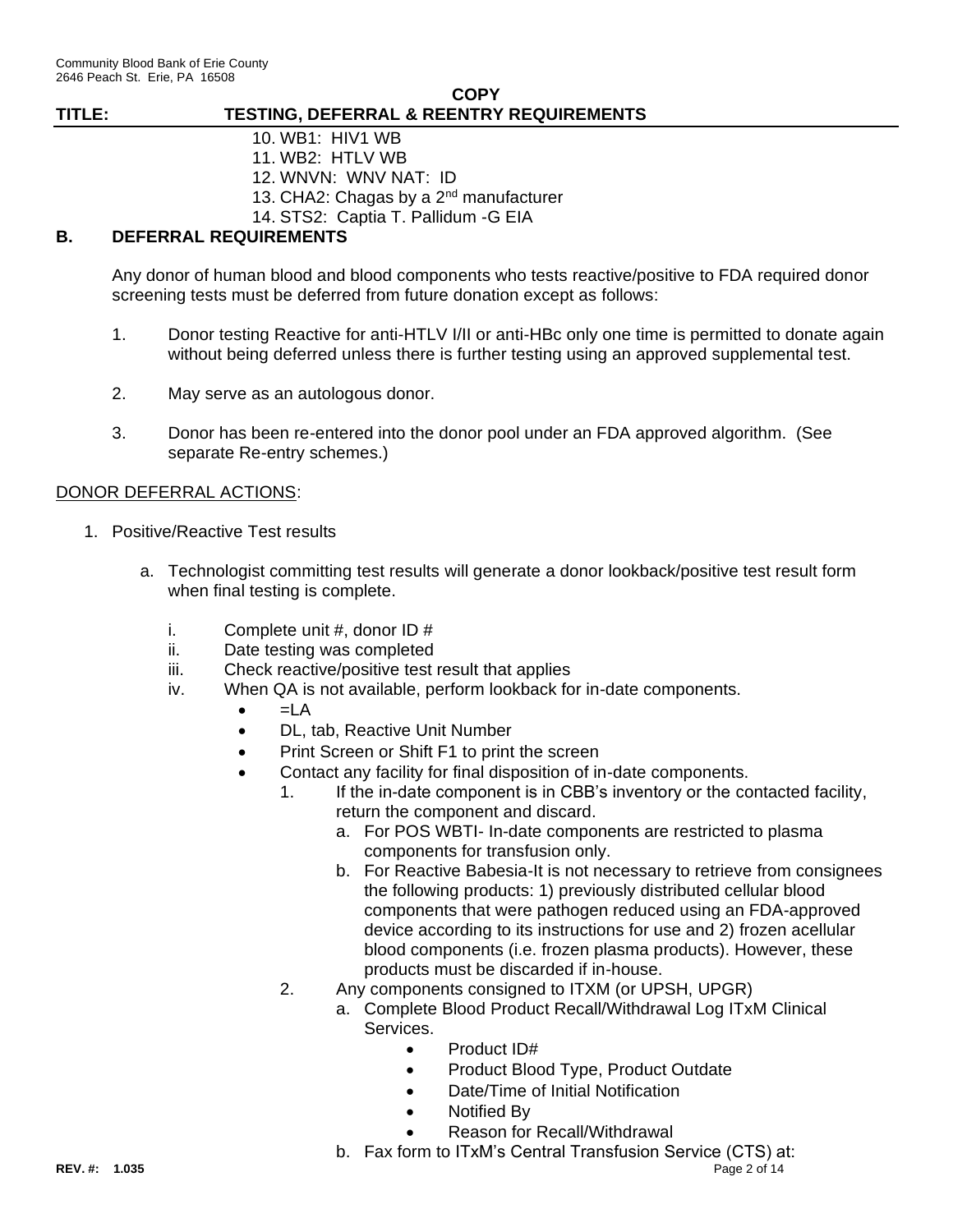- 412-209-7482 or 412-209-7494 c. Call CTS at 412-209-7460, ask for a manager and let them know the form has been faxed.
- Complete Market Withdrawal, Lookback form
	- 1. Attach screen shots
- v. Give documents to QA Department

## 2. QA Department

- a. Report results electronically to plasma vendor and/or regulatory agencies as required.
- b. QA/designee will perform record review using the DV and/or DL screen to determine further action.
	- i. Print screens and attach to Donor Lookback/Positive Test Result form if required
	- ii. Any components consigned to ITXM (or UPSH, UPGR)
		- 1. Complete Blood Product Recall/Withdrawal Log ITxM Clinical Services.
			- Product ID#
			- Product Blood Type, Product Outdate
			- Date/Time of Initial Notification
			- Notified By
			- Reason for Recall/Withdrawal
		- 2. Fax form to ITxM's Central Transfusion Service (CTS) at:
			- 412-209-7482 or 412-209-7494
	- iii. Call CTS at 412-209-7460, ask for a manager and let them know the form has been faxed
- c. If needed, QA or designee will complete a donor notification form and send donor deferral notification letters (see Donor Notifications SOP).

**REV. #: 1.035** Page 3 of 14 3. The following indicates actions to be taken with computer records, donor notification and reentry protocol: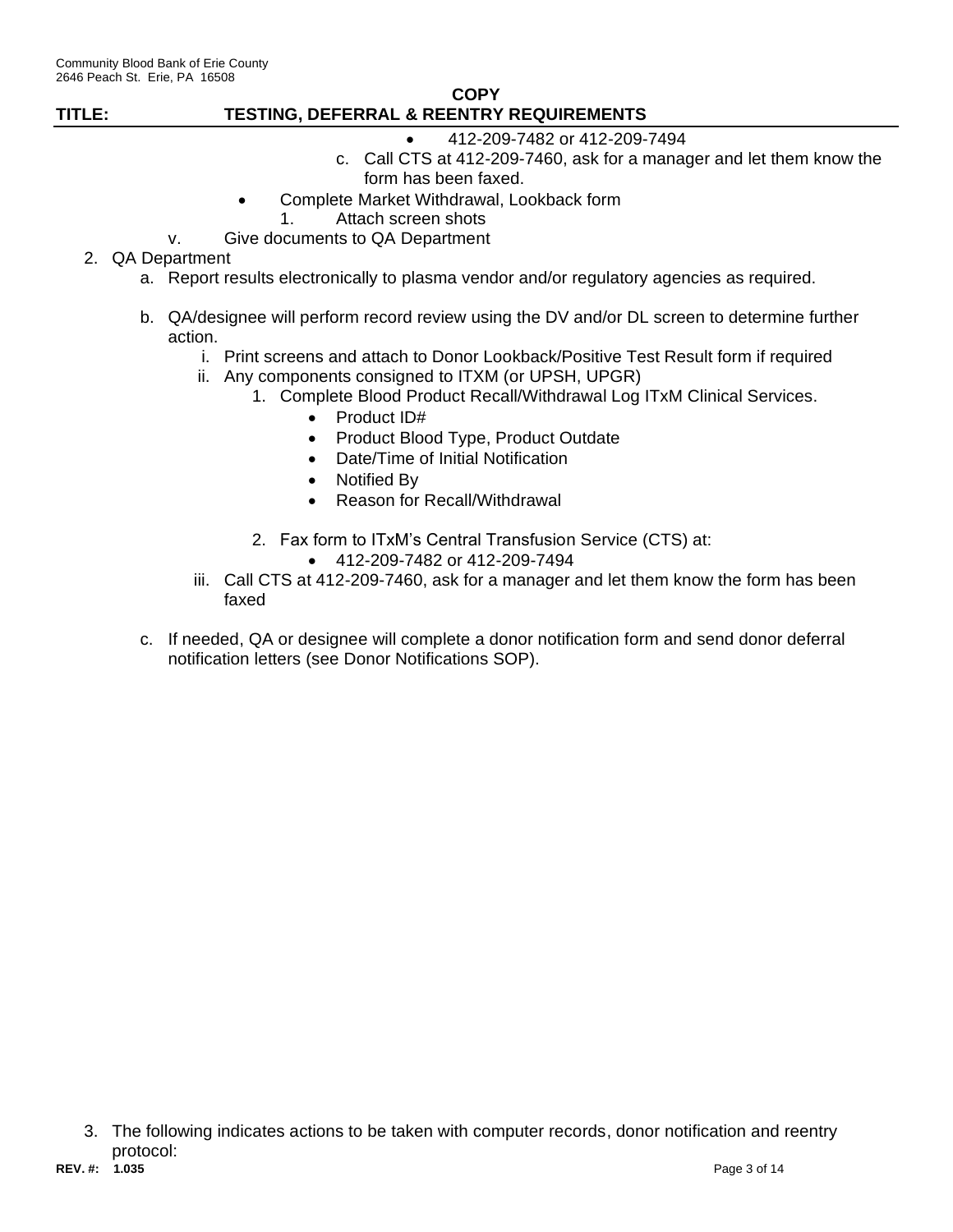

If additional testing is reactive, donor is permanently deferred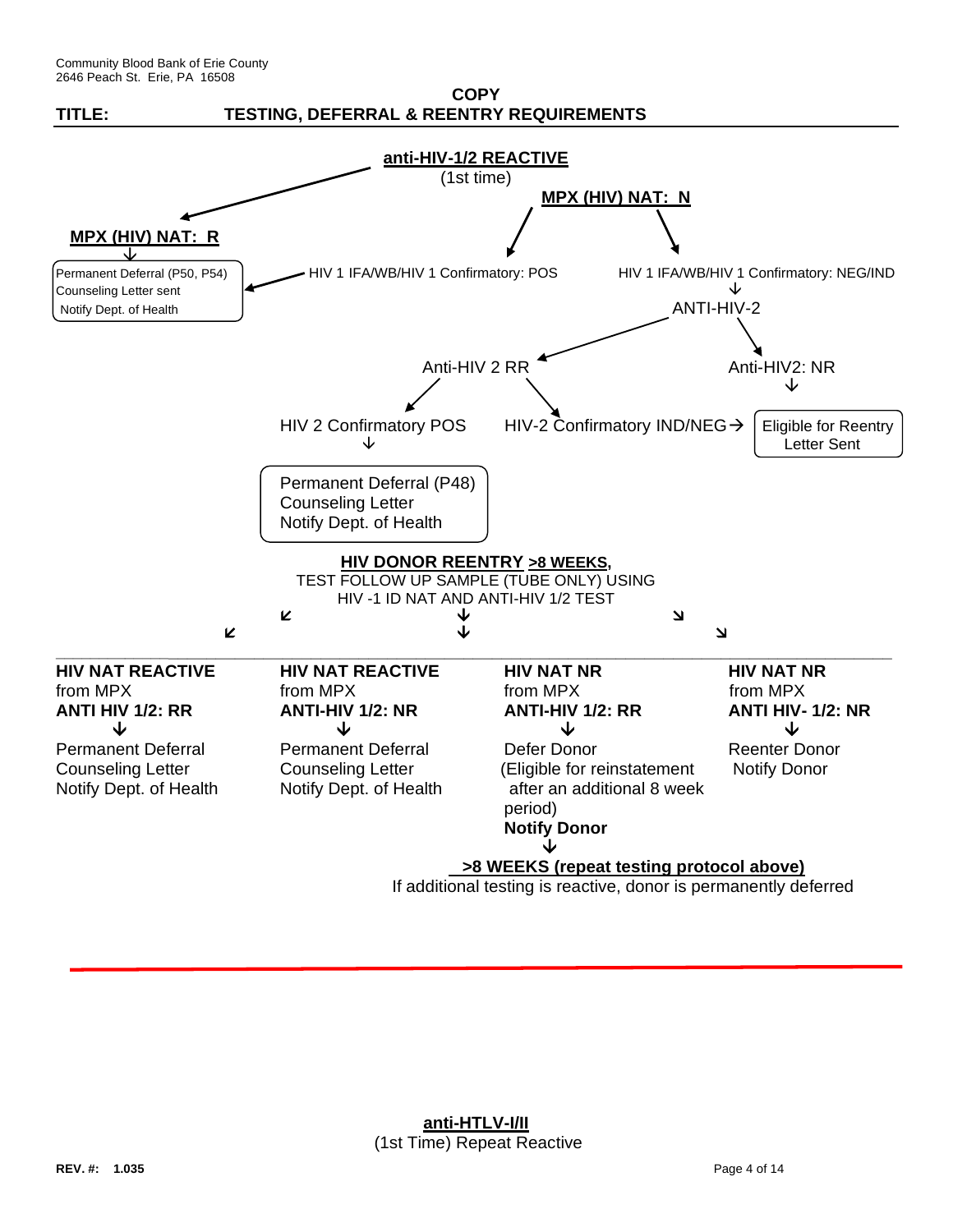

Note: When Hepatitis B Vaccination is given as prophylaxis following a specific incident of potential exposure:

Donor Reentry may occur after

- 1. It is determined that the donor received the vaccine w/in 28 days of the donation
- 2. 12 months after the potential exposure, draw tubes for reentry testing (HBsAg, anti-HBc, and individual donor HBV NAT- all must be negative for reentry.

#### **anti-HCV /HCV NAT**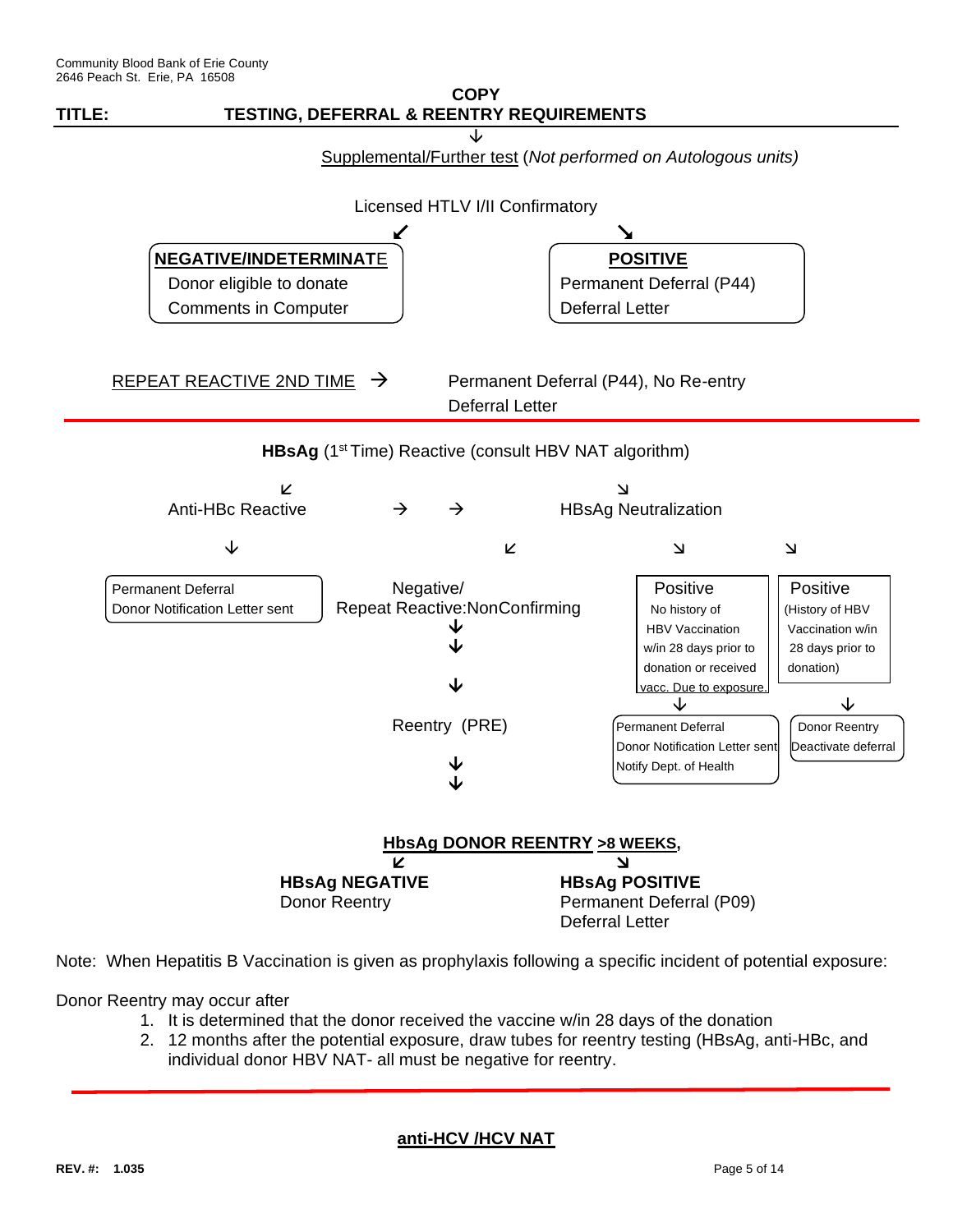Community Blood Bank of Erie County 2646 Peach St. Erie, PA 16508

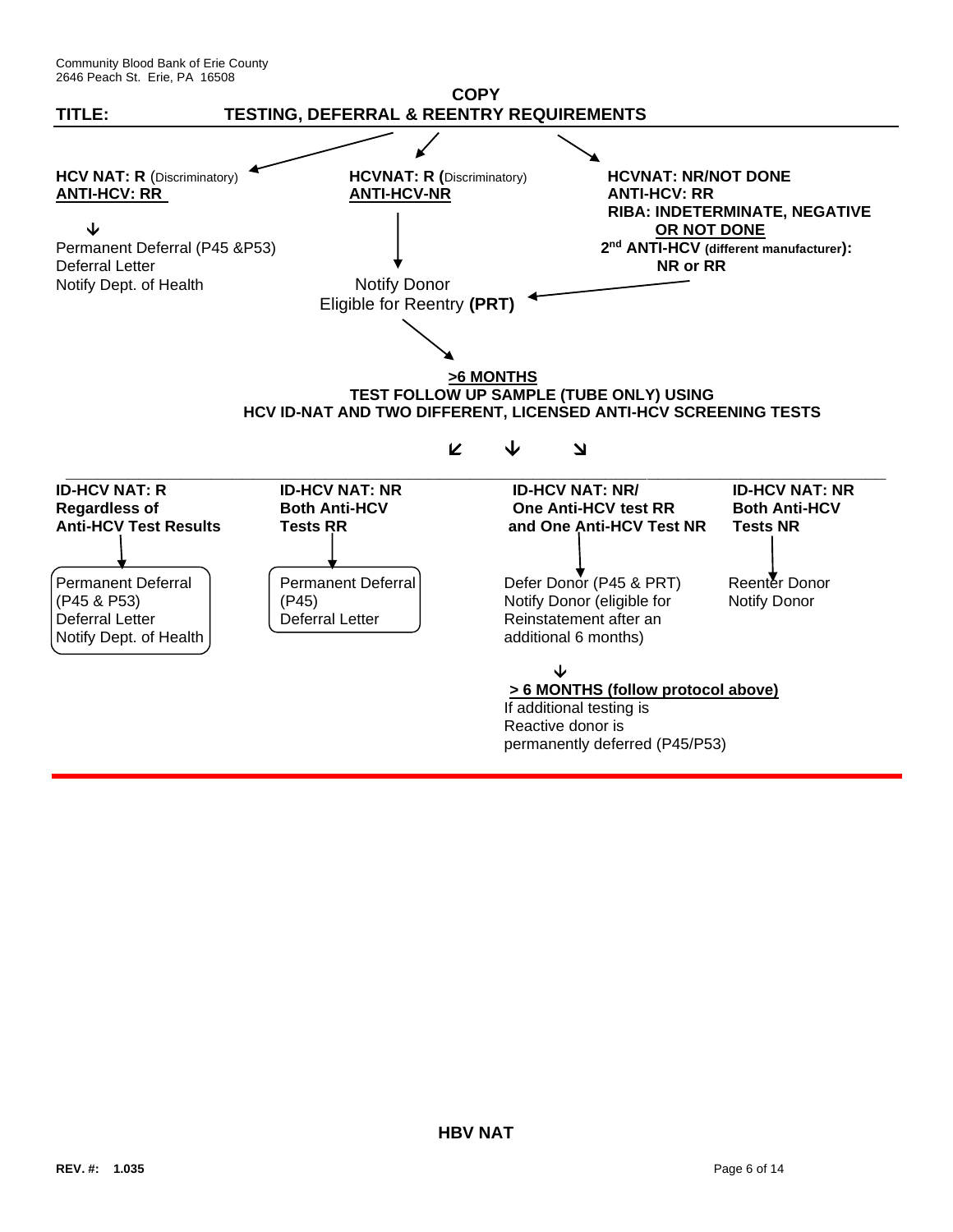| <b>HBVN RESULT</b> | HBsAg RESULT <sup>1</sup>                     | <b>ANTI-HBC RESULT</b> | <b>DONOR AND UNIT</b>                                                                                                                  |  |
|--------------------|-----------------------------------------------|------------------------|----------------------------------------------------------------------------------------------------------------------------------------|--|
| <b>Positive</b>    | <b>Reactive/</b><br><b>Confirmed Positive</b> | <b>NR</b>              | <b>Discard Unit</b><br><b>Donor: Permanent Deferral</b><br><b>Donor Not Eligible for Reentry</b><br><b>Notify Department of Health</b> |  |
| <b>Positive</b>    | <b>Reactive/</b><br><b>Confirmed Positive</b> | <b>REACTIVE</b>        |                                                                                                                                        |  |
| <b>Positive</b>    | <b>Reactive/</b><br><b>Not Confirmed</b>      | <b>REACTIVE</b>        |                                                                                                                                        |  |
| <b>Positive</b>    | <b>NR</b>                                     | <b>REACTIVE</b>        |                                                                                                                                        |  |
| <b>Positive</b>    | <b>NR</b>                                     | NR.                    | <b>Discard Unit</b><br><b>Donor: Indefinite Deferral</b><br>Donor May Be Eligible for Reentry                                          |  |
| <b>Positive</b>    | <b>Reactive/</b><br><b>Not Confirmed</b>      | <b>NR</b>              |                                                                                                                                        |  |

**<sup>1</sup>HBsAg Neutralization used for confirmatory**

#### **HBVNAT REENTRY: >6 MONTHS FROM INITIAL REACTIVE SPECIMEN,**

#### **COLLECT TUBES** ↓

### **TEST FOR HBVNAT (**from MPX)**, HBSAG AND ANTI-HBC**

| <b>HBV NAT</b>  | <b>HBSAG AND ANTI-HBC RESULT</b> | <b>DONOR</b>                                   |
|-----------------|----------------------------------|------------------------------------------------|
| <b>Positive</b> | Any test result                  | <b>Permanently defer and notify</b>            |
| <b>Negative</b> | Non-reactive                     | Donor may be reentered                         |
| <b>Negative</b> | <b>Repeat reactive</b>           | Follow reentry protocol for HBsAg and anti-HBc |

### **ANTI-HBc (1st Time)**

(consult HBV NAT algorithm also)

**N R** 

No Action Permanent Deferral (P21), Comments

#### K **ANTI-HBc** (by 2<sup>ND</sup> Mfg)

**R** N

  Permanent Deferral (P21) No Action Eligible for Reentry (PRT) Deactivate Deferral Deferral Letter ↓

## **REENTRY VISIT (≥8 WEEKS AFTER SECOND POSITIVE ANTI-HBc)**

### **DRAW TUBES ONLY AND TEST FOR ANTI-HBC, HBSAG, AND ID HBVNAT**

**N (ANTI-HBC, HBSAG AND HBVN) R (ANTI-HBC, HBSAG AND/OR HBVN)**

Reentry **Permanent Deferral (P21)—No Reentry** Donor Letter **Deferral Letter** 

**Any time the anti-HBc is reactive in conjunction with the HBsAg, the donor will be permanently deferred.**

**HOSPITAL REPORT OF DAT**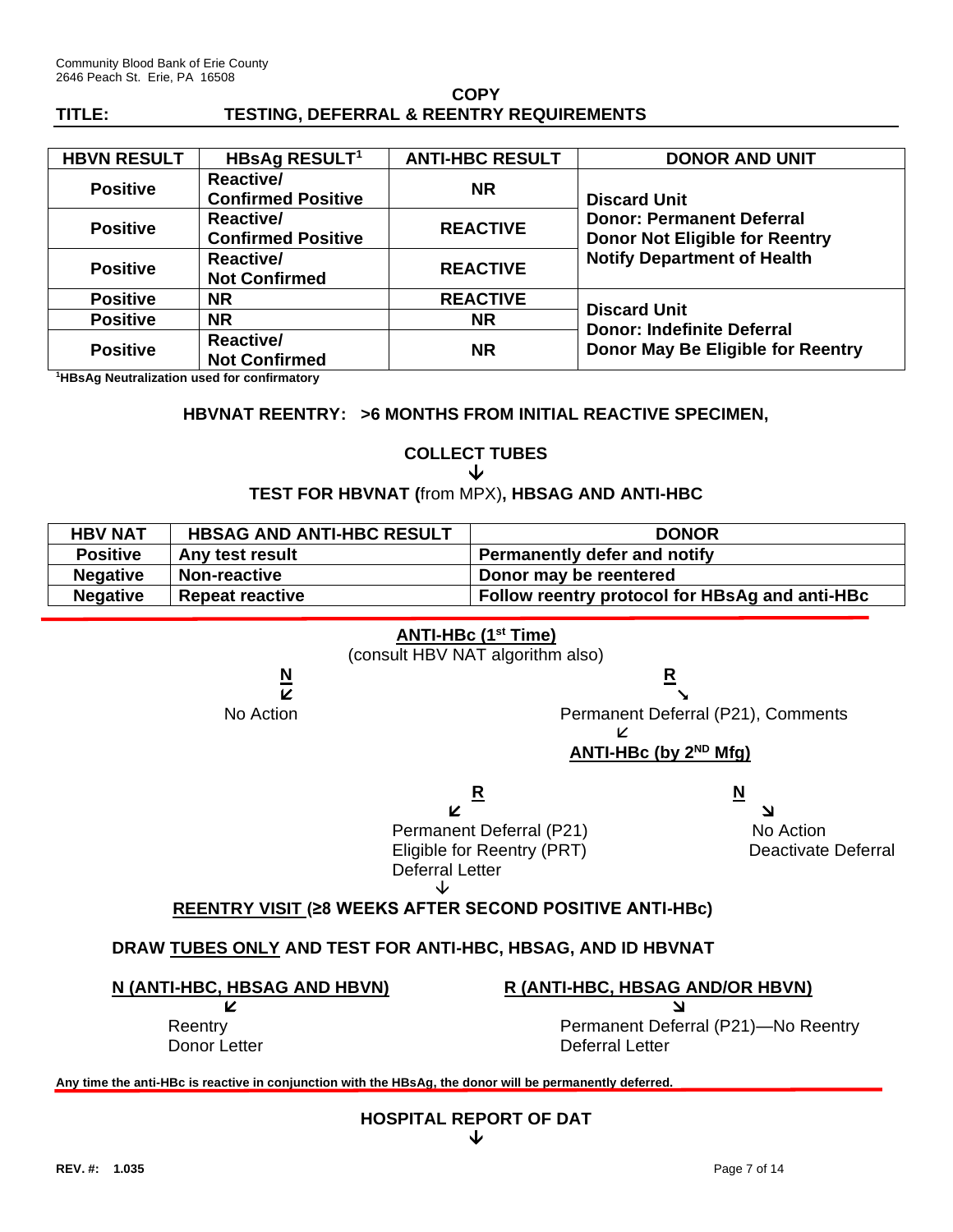

**REACTIVE NONREACTIVE** Defer Donor (P65) Deactivate deferral Eligible for Reentry (PRE) Donor may be reentered Donor Deferral/counseling letter Notify donor Notify Dept.of Health

AUTOLOGOUS DONORS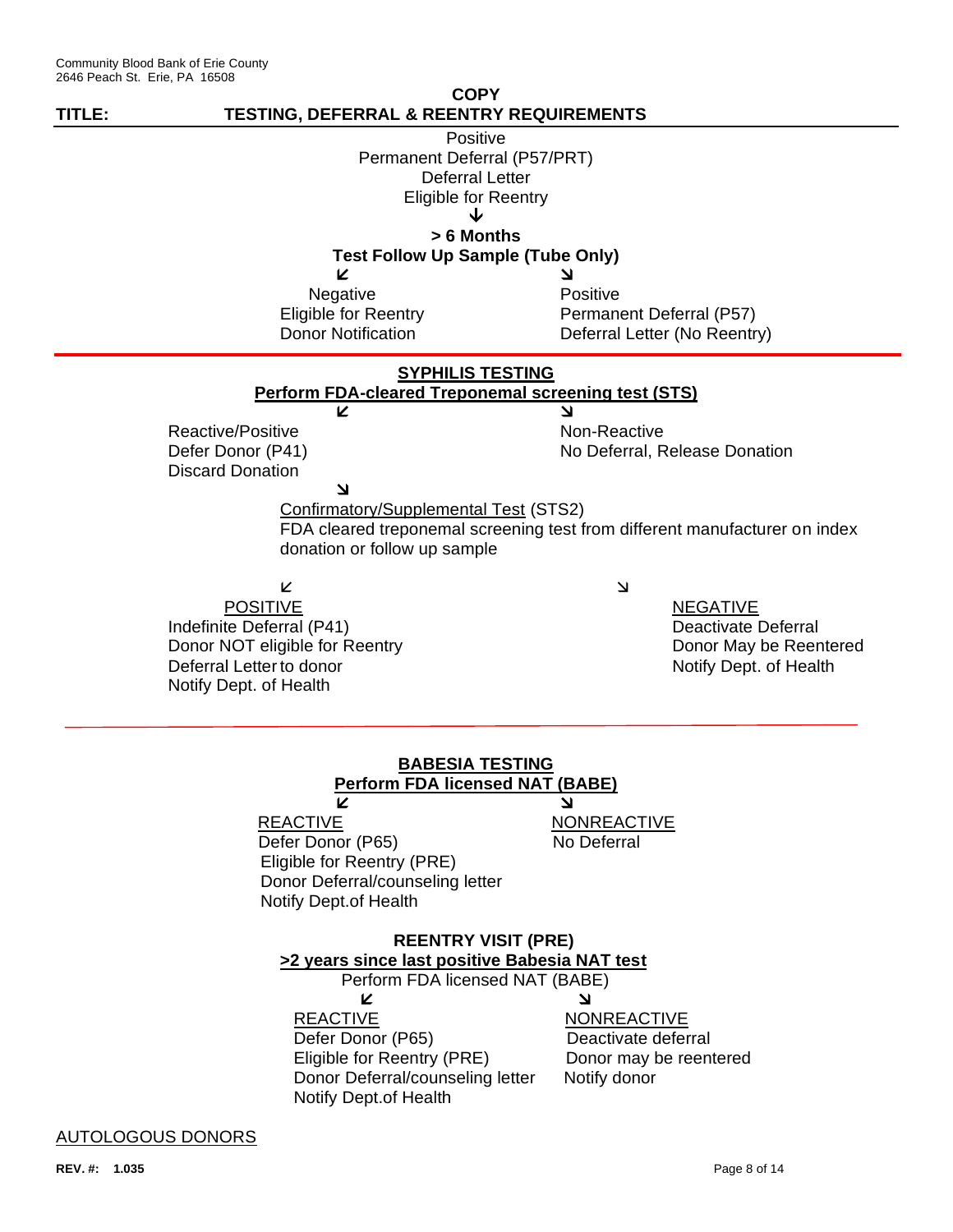Autologous donors will be handled in the same manner as allogeneic donors with the following exceptions:

1.Notification will be made to referring physician as well as the donor (See Deferral Notification SOP).

- 2. The Transfusion Service will be notified of positive test results using the Autologous Reactive Result Notification form.
- 3. Units may be released for autologous use only after authorization is received from the referring physician and Transfusion service approval is on file.
- 4. Confirmatory test is only performed on 1st donation in a 30-day period. If confirmatory is positive, no further confirmatory testing is done.
- 5. First time anti-HBc and Anti-HTLVI/II reactive donors will not have the deferral deactivated

## **C. DONOR RE-ENTRY:**

1. Donor Collections:

Any donor with an active permanent deferral will not be drawn without further investigation by the screener.

Donors eligible for re-entry will be denoted in the computer by PRE or PRT.

- **PRT** indicates draw tubes only per the laboratory staff instructions. A special notation on the DR screen will state "Draw tubes for testing - see "DE" for date".
	- a. Collect tubes per "Collection of Tubes for Additional Donor Testing" SOP.
	- b. Complete Test Requisition and check appropriate Reentry Testing.
	- c. Return tubes and requisition to Laboratory.
	- d. Laboratory tech will complete test result section and give completed form to supervisor performing review.
	- e. Upon completion of review, requisition will be given/sent to QA.
	- f. QA or designee will determine reentry after review of results.
	- g. QA or designee will deactivate deferral code if required.
- **PRE** indicates donor is eligible to be drawn for re-entry.
	- $\circ$  Donor re-entry may occur after all appropriate testing is completed per individual re-entry protocol.
- 2. Laboratory: when tubes are collected
	- a. Complete Donor Testing Test Request Form or order in the Surround Web Interface, as applicable. See Surround Web Interface: Accessioning SOP

## **CONTROLS:**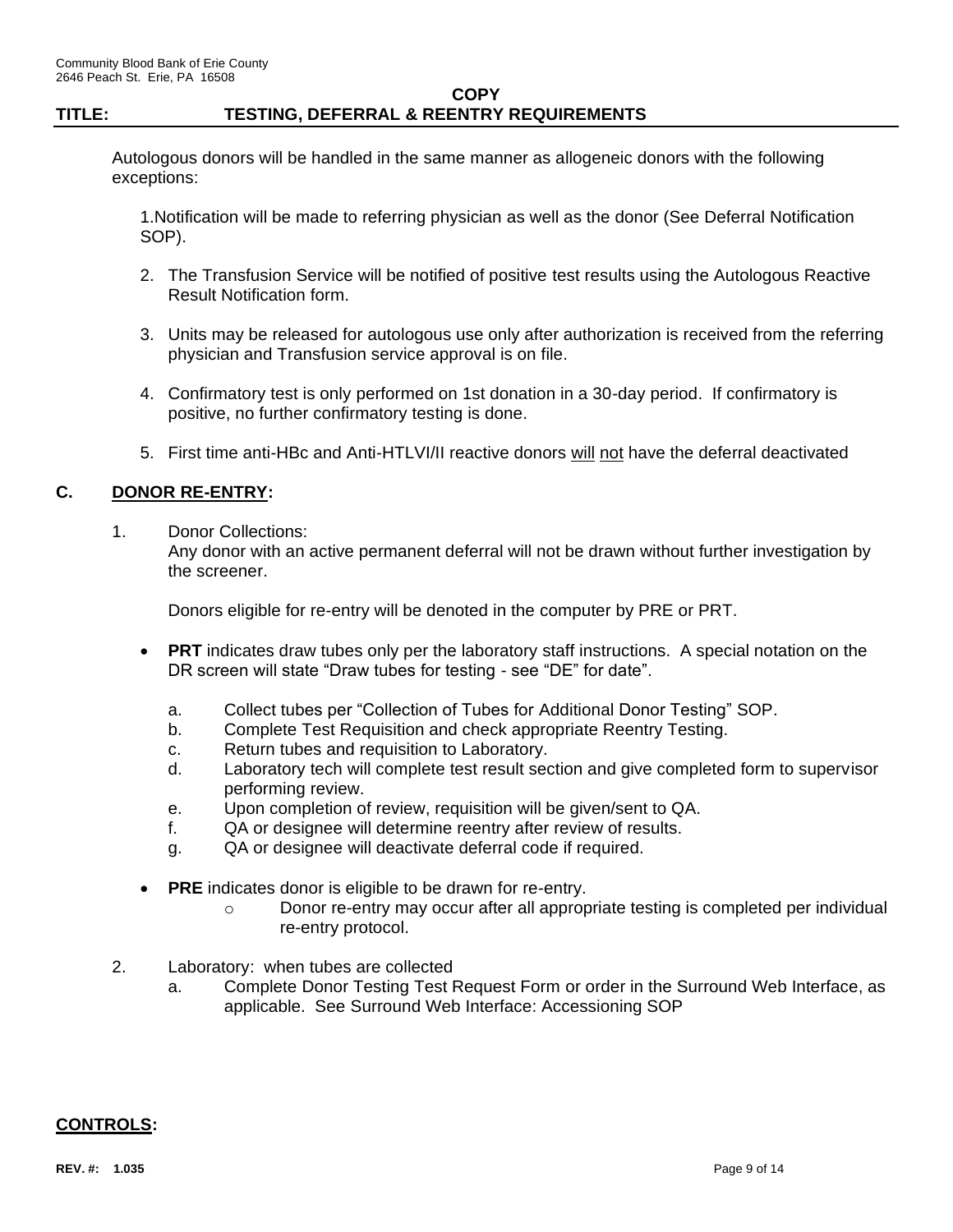# **COPY**

## **TITLE: TESTING, DEFERRAL & REENTRY REQUIREMENTS**

- 1. A monthly review of the Discard Log is performed by the Technical Director to look for appropriate and complete discards.
- 2. The QA Director/designee will review the same log to verify that appropriate donor action has occurred (deferral code, info comments, letters, etc.).
- 3. The QA Director/designee will also review all Unit Lookback and Recall/Market Withdrawal forms for appropriate action.
- 4. QA Director/designee performs a daily check of previous day's deferrals (see Daily Quality Audits).

## **REPORTING & INTERPRETING RESULTS:**

- 1. Reactive/Positive Results will generate a Donor Lookback Form, which will be filed in the QA Office.
- 2. Recall/Market Withdrawal Forms will be attached to the Donor Unit Lookback form.
- 3. Deferral Notification, if appropriate, will take place per Donor Notification SOP.
- 4. Confirmatory/Supplemental Results are kept on file in the Laboratory.

#### References:

FDA Guidance for Industry:

- Lookback" for Hepatitis C Virus (HCV): Product Quarantine, Consignee Notification, Further Testing, Product Disposition, and Notification of Transfusion Recipients Based on Donor Test Results Indicating Infection with HCV, Rev. 12/10
- Nucleic Acid Testing (NAT) for Human Immunodeficiency Virus Type 1 (HIV-1) and Hepatitis C Virus (HCV): Testing, Product Disposition, and Donor Deferral and Reentry, 12/2017
- Revised Recommendations for Reducing the Risk of Human Immunodeficiency Virus Transmission by Blood and Blood Products
- Revised Preventive Measures to Reduce the Possible Risk of Transmission of Creutzfeldt-Jakob Disease and Variant Creutzfeldt-Jakob Disease by Blood and Blood Products
- Recommendations for Assessment of Donor Suitability and Blood and Blood Product Safety in Cases of Possible Exposure to Anthrax
- Recommendations for Deferral of Donors and Quarantine and Retrieval of Blood and Blood Products in Recent Recipients of Smallpox Vaccine (Vaccinia Virus) and Certain Contacts of Smallpox Vaccine Recipients
- Recommendations for the Assessment of Donor Suitability and Blood Product Safety in Cases of Suspected Severe Acute Respiratory Syndrome (SARS) or Exposure to SARS
- FDA Guidance for Industry: Recommendations for Screening, Testing and Management of Blood Donors and Blood and Blood Components based on Screening Tests for Syphilis, Sept.2014
- FDA Guidance for Industry: Recommendations for Reducing the Risk of Transfusion-Transmitted Babesiosis, May 2019

SOP:

- WNV Testing/Deferral & Reentry Requirements SOP
- Chagas Testing/Deferral & Reentry Requirements SOP
- Surround Web Interface: Accessioning SOP
- Collections of Tubes for Additional Donor Testing SOP
- Donor Notification SOP
- Donor Reentry SOP

21 CFR 610.46-48, 42 CFR 482.27(c) AABB Standards for Blood Banks and Transfusion Services, 7.4.6, 7.4.6.1

| Original              | Revised |                                              | Revision                                                                                               | "<br><b>Supersedes</b> |
|-----------------------|---------|----------------------------------------------|--------------------------------------------------------------------------------------------------------|------------------------|
| <b>Effective Date</b> | b١      |                                              |                                                                                                        | Revision               |
| 9.10.01               | ັ       | l Reentrv<br>and<br>Computer action/deferral | $\mathbf{H}$<br>anti-HBc<br>$\sqrt{2}$<br>s updated for<br>accordance<br>equirements<br>. In<br>-<br>- | .010                   |
|                       |         |                                              |                                                                                                        |                        |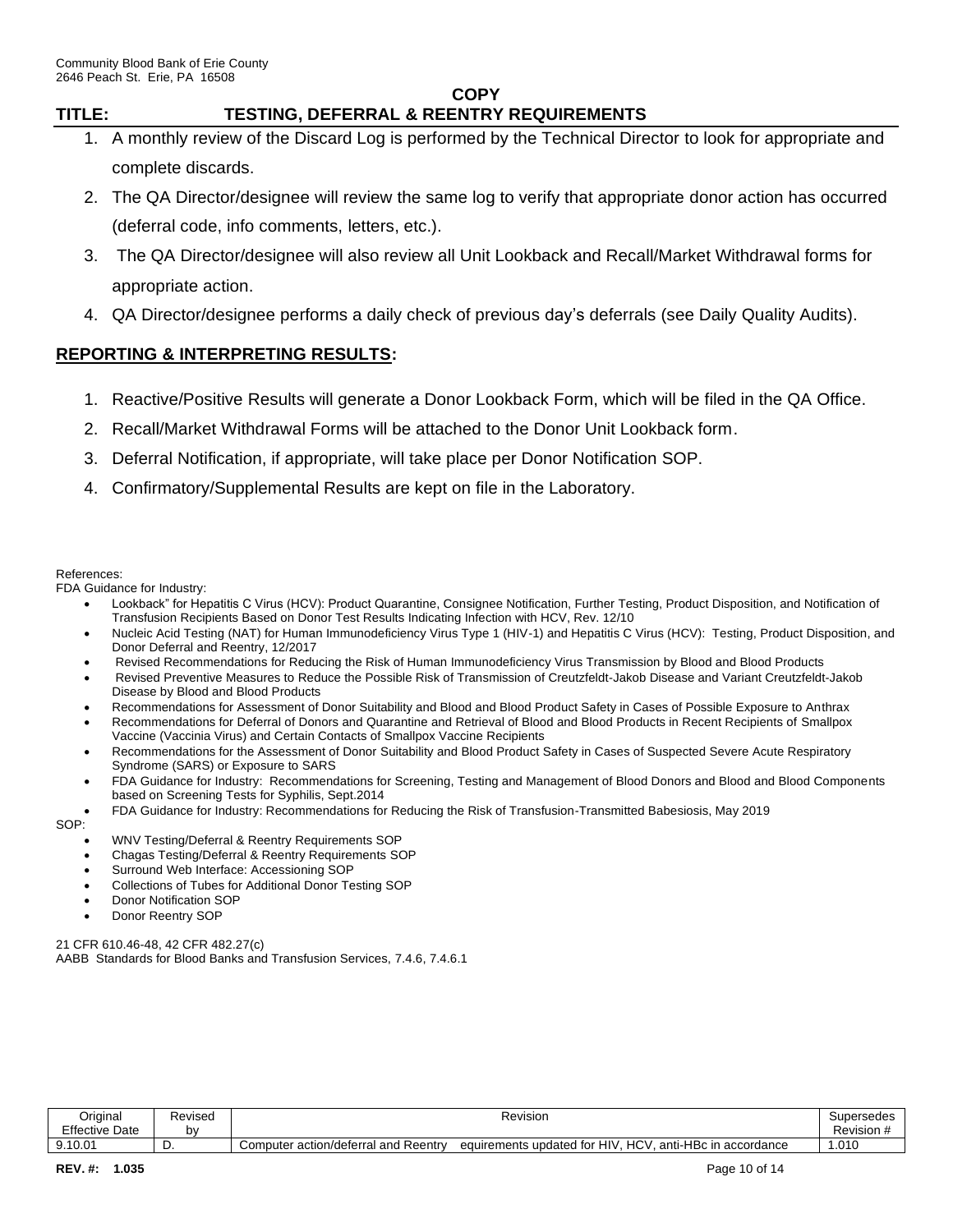| Pirschel<br>D. | with FDA Guidance<br>Remove BRD Union Square address                                                                                                                                                                                                                                                                                                                                                                                                                                                                                                                                                                                                              |       |
|----------------|-------------------------------------------------------------------------------------------------------------------------------------------------------------------------------------------------------------------------------------------------------------------------------------------------------------------------------------------------------------------------------------------------------------------------------------------------------------------------------------------------------------------------------------------------------------------------------------------------------------------------------------------------------------------|-------|
| Pirschel       | Deleted CUE information                                                                                                                                                                                                                                                                                                                                                                                                                                                                                                                                                                                                                                           | 1.011 |
| D.<br>Pirschel | Include HBVN per FDA Guidance: Use of NAT tests to reduce risk of HBV                                                                                                                                                                                                                                                                                                                                                                                                                                                                                                                                                                                             | 1.012 |
| D.<br>Pirschel | Added: 2 <sup>nd</sup> ANTI-HCV (different manufacturer): NR to HCV flowchart and list of<br>confirmatory/supplemental tests                                                                                                                                                                                                                                                                                                                                                                                                                                                                                                                                      | 1.013 |
| D.<br>Pirschel | Deleted: FTA/Captia G Syphilis and HTLV WB<br>Added: RPRC: TP-PA, HT2: anti-HTLV I/II by different manufacturer                                                                                                                                                                                                                                                                                                                                                                                                                                                                                                                                                   | 1.014 |
| J. Vieyra      | Deleted: Reactive RPR: mark DILs                                                                                                                                                                                                                                                                                                                                                                                                                                                                                                                                                                                                                                  | 1.015 |
| D.             | Change from bi-weekly to monthly review of Discard log<br>Deleted: CRIP: Chagas RIPA (unlicensed)                                                                                                                                                                                                                                                                                                                                                                                                                                                                                                                                                                 |       |
| Pirschel       | Added: CHA2: Chagas by a different manufacturer                                                                                                                                                                                                                                                                                                                                                                                                                                                                                                                                                                                                                   | 1.016 |
| D.<br>Pirschel | Deleted<br><b>RPR</b><br>(alternate NAT & IgM)<br>Technologist performing testing<br>Added:<br>To be performed at external testing laboratory<br>Syphilis Testing (treponemal test) with updated flow chart<br>Technologist committing test results<br>Complete Market Withdrawal, Lookback form<br>Laboratory<br>Complete Indiana Blood Center Client Supplemental Test Request<br>Document:<br>Draw Date<br>Sample ID number<br>Place an X under the desired test.<br>HCV- mark Prism HCV and Donor Reentry HCV<br>HBC- mark Prism HBC, Prism HBs and Donor Reentry HBV (x3)<br>HbsAg- mark Prism HBs and HBs Neut<br>HIV- mark Prism HIV and Donor Reentry HIV | 1.017 |
| T. Collier     | Added: When QA is not available                                                                                                                                                                                                                                                                                                                                                                                                                                                                                                                                                                                                                                   | 1.018 |
| D.<br>Pirschel | Deleted:<br>RPRC: TP-PA<br>Perform FDA cleared non-treponemal screening test<br>N<br>K<br><b>POSITIVE</b><br><b>NEGATIVE</b>                                                                                                                                                                                                                                                                                                                                                                                                                                                                                                                                      | 1.019 |
| D.<br>Pirschel | Added; TPHA: Treponemal Hemagglutination test (for Syphilis)<br>Added donor reentry for HbsAG, HBSN due to HBV vaccination in accordance with FDA Guidance:<br>Requalification Method for reentry of donors who test HbsAg positive following a recent vaccination<br>against Hepatitis B Virus Infection, 11/11                                                                                                                                                                                                                                                                                                                                                  | 1.020 |
| D.<br>Pirschel | Deleted:<br>ID and Discriminatory<br>MPX flow chart<br>Added:<br>MPX 2.0 NAT : reported as HIVN, HBVN, HCVN<br>from MPX 2.0                                                                                                                                                                                                                                                                                                                                                                                                                                                                                                                                       | 1.021 |
| D.<br>Pirschel | Deleted:<br>HTL2: anti-HTLV I/II by different manufacturer<br>Anti-HTLV-I/II by a different manufacturer<br>Added:<br><b>Supplemental/Further Testing</b><br>HBC2: Anti HBc by 2 <sup>nd</sup> manufacturer<br>WB2: HTLV WB<br>Licensed HTLV I/II Confirmatory<br>ANTI-HBc (by 2 <sup>ND</sup> Mfg)<br>ZIKA: (See ZIKA Testing/Deferral and Reentry SOP<br>or order in the Surround Web Interface, as applicable. See Accessioning SWI SOP                                                                                                                                                                                                                        | 1.022 |
| T. Collier     | Added:<br>ZIKA: (See ZIKA Testing/Deferral and Reentry SOP<br>CRIP: Chagas RIPA<br>STS2: Captia T. Pallidum - GEIA<br>(STS2)<br>or order in the Surround Web Interface, as applicable. See Accessioning SWI SOP<br>FDA Guidance for Industry: Recommendations for Screening, Testing and Management of Blood<br>Donors and Blood and Blood Components based on Screening Tests for Syphilis, Sept.2014<br>WNV Testing/Deferral & Reentry Requirements SOP<br>Chagas Testing/Deferral & Reentry Requirements SOP<br>ZIKA Testing/Deferral and Reentry SOP                                                                                                          | 1.023 |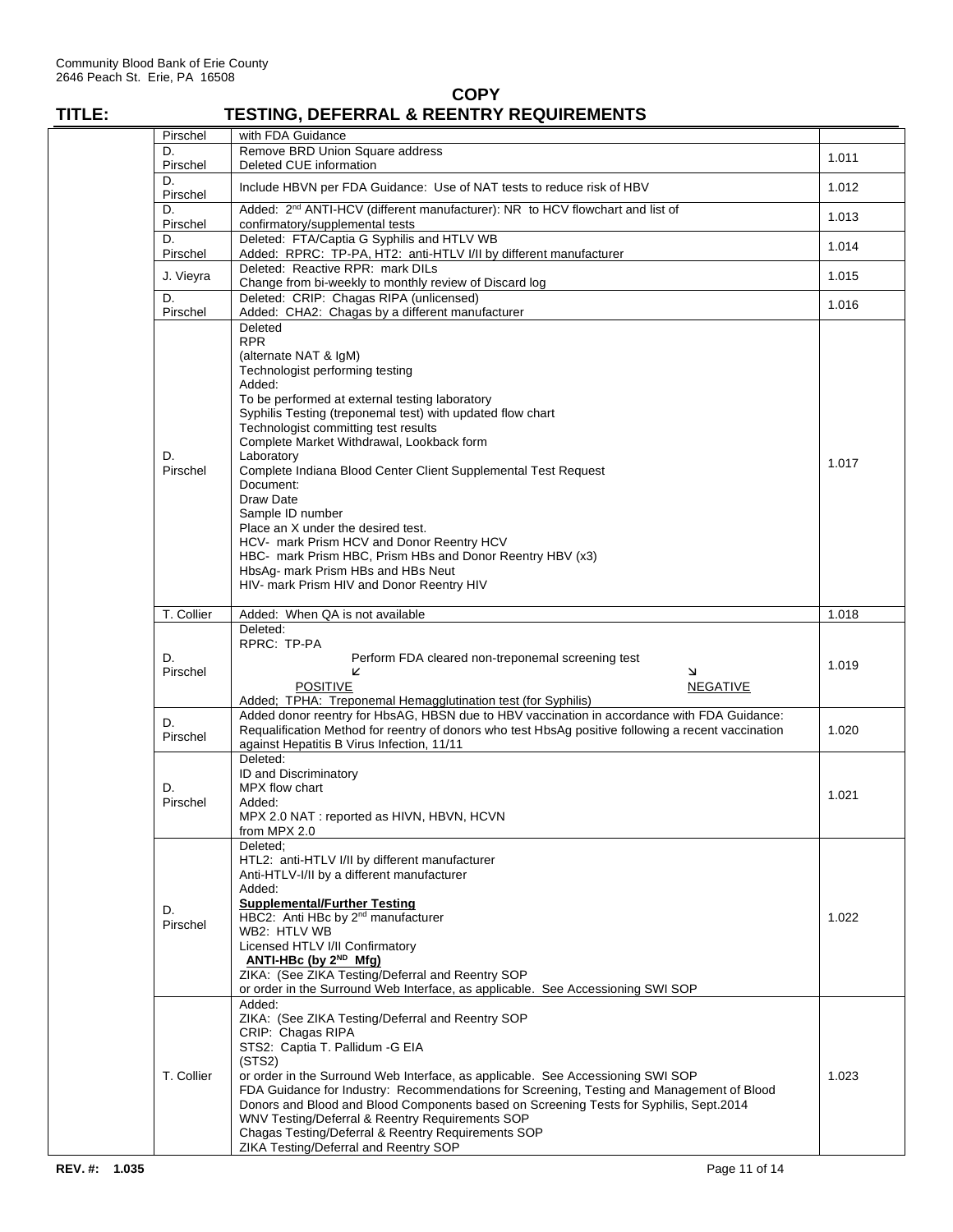| TITLE:  |                            | <b>TESTING, DEFERRAL &amp; REENTRY REQUIREMENTS</b>                                                                                                                                                                                                                                                                                                                                                                                                                                                                                                                                                                                                                                                                                                       |       |
|---------|----------------------------|-----------------------------------------------------------------------------------------------------------------------------------------------------------------------------------------------------------------------------------------------------------------------------------------------------------------------------------------------------------------------------------------------------------------------------------------------------------------------------------------------------------------------------------------------------------------------------------------------------------------------------------------------------------------------------------------------------------------------------------------------------------|-------|
|         |                            | Accessioning SWI SOP                                                                                                                                                                                                                                                                                                                                                                                                                                                                                                                                                                                                                                                                                                                                      |       |
|         | D.<br>Pirschel             | Added:<br>Blood Product Recall/Withdrawal Log ItxM Clinical Services.<br>Any components consigned to ITXM (or UPSH, UPGR)<br>Complete Blood Product Recall/Withdrawal Log ItxM Clinical Services.<br>Product ID#<br>Product Blood Type, Product Outdate<br>Date/Time of Initial Notification<br>Notified By<br>Reason for Recall/Withdrawal<br>Fax form to ItxM's Central Transfusion Service (CTS) at:<br>412-209-7482 or 412-209-7494<br>Call CTS at 412-209-7460, ask for a manager and let them know the form has been faxed                                                                                                                                                                                                                          | 1.024 |
| 9.10.01 | D.<br>Pirschel             | Deleted:<br>from MPX 2.0<br>ANTI HCV: RR<br>Added:<br>Regardless of Both Anti-HCV<br>One Anti-HCV<br>test RR<br>Both Anti-HCV<br><b>Anti-HCV Test Results</b><br><b>Tests RR</b><br><b>Tests NR</b><br>and One Anti-HCV Test NR<br>Nucleic Acid Testing (NAT) for Human Immunodeficiency Virus Type 1 (HIV-1) and Hepatitis C Virus<br>(HCV): Testing, Product Disposition, and Donor Deferral and Reentry, 12/2017<br>AND Ortho                                                                                                                                                                                                                                                                                                                          | 1.025 |
| 9.10.01 | D.<br>Pirschel             | Deleted:<br>Indiana Blood Center (IBC) Client Supplemental Test Request<br>& Labeling Other Than<br>Indiana Blood Center Client Supplemental Test Request<br>Document:<br>Draw Date<br>Sample ID number<br>Place an X under the desired test.<br>HCV- mark Prism AND Ortho HCV and Donor Reentry HCV<br>HBC- mark Prism HBC, Prism HBs and Donor Reentry HBV (x3)<br>HbsAg- mark Prism HBs and HBs Neutralization<br>HIV- mark Prism HIV and Donor Reentry HIV SWI<br>Added:<br>Donor Testing Test Request Form<br><b>Additional SOP</b><br>Donor Testing Test Request Form<br>Surround Web Interface: Accessioning SOP<br>Surround Web Interface<br>Collections of Tubes for Additional Donor Testing SOP<br>Donor Notification SOP<br>Donor Reentry SOP | 1.026 |
| 9.10.01 | Т.<br>Collier/K.<br>Kramer | Deleted:<br>2.0<br>2.0<br>2.0<br>2.0<br>2.0<br>2.0<br>& P53)<br>2.0<br>Added:                                                                                                                                                                                                                                                                                                                                                                                                                                                                                                                                                                                                                                                                             | 1.027 |
| 9.10.01 | T. Collier                 | Added:<br>HGBS (as needed)<br>WBTI (as needed)<br>For POS WBTI- In-date components are restricted to plasma components for transfusion only.                                                                                                                                                                                                                                                                                                                                                                                                                                                                                                                                                                                                              | 1.028 |
| 9.10.01 | K. Kramer                  | Deleted:<br>CRIP: Chagas RIPA<br><b>DBA</b><br>Or Technical Director<br>Added:<br>CHA2: Chagas by a 2 <sup>nd</sup> manufacturer<br>Or designee<br>designee                                                                                                                                                                                                                                                                                                                                                                                                                                                                                                                                                                                               | 1.029 |

**COPY**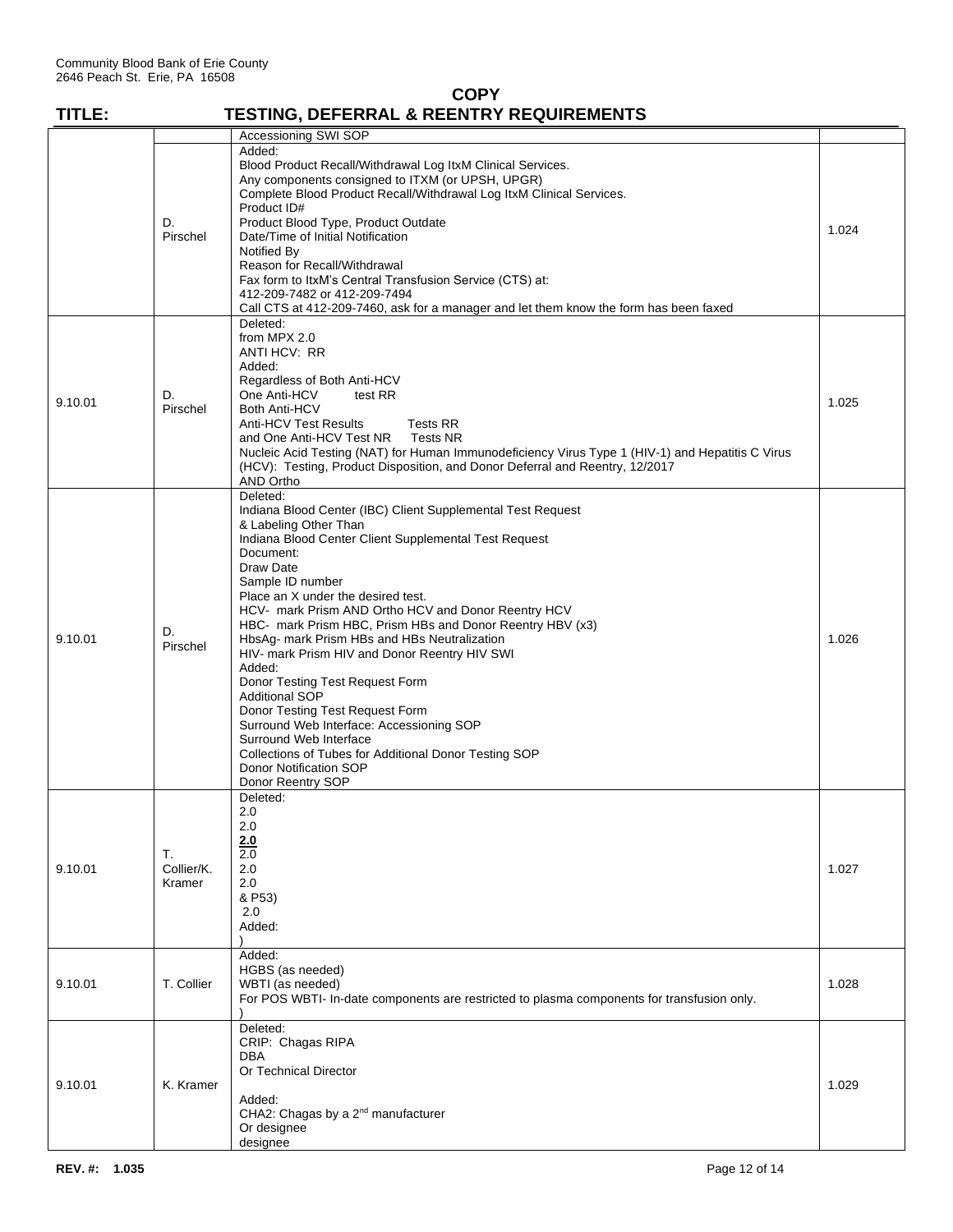| <b>COPY</b> |           |                                                                                                                                                                                                                                                                                                                                                                                                                                                                                                                                                                                                                                                                                                                                                                                                                                                                                                                                                                                                                                                                                                                     |       |  |  |
|-------------|-----------|---------------------------------------------------------------------------------------------------------------------------------------------------------------------------------------------------------------------------------------------------------------------------------------------------------------------------------------------------------------------------------------------------------------------------------------------------------------------------------------------------------------------------------------------------------------------------------------------------------------------------------------------------------------------------------------------------------------------------------------------------------------------------------------------------------------------------------------------------------------------------------------------------------------------------------------------------------------------------------------------------------------------------------------------------------------------------------------------------------------------|-------|--|--|
| TITLE:      |           | TESTING, DEFERRAL & REENTRY REQUIREMENTS                                                                                                                                                                                                                                                                                                                                                                                                                                                                                                                                                                                                                                                                                                                                                                                                                                                                                                                                                                                                                                                                            |       |  |  |
| 9.10.01     | K. Kramer | Added:<br>Babesia NAT<br>WB1: HIV1 WB<br>WB3: HIV2 WB<br>For Reactive Babesia-It is not necessary to retrieve from consignees the following products: 1)<br>previously distributed cellular blood components that were pathogen reduced using an FDA-approved<br>device according to its instructions for use and 2) frozen acellular blood components (i.e. frozen plasma<br>products). However, these products must be discarded if in-house.<br>Deactivate deferral<br><b>BABESIA TESTING</b><br><b>Perform FDA licensed NAT (BABE)</b><br>м<br>REACTIVE<br><b>NONREACTIVE</b><br>Defer Donor (P65)<br>No Deferral<br><b>Eligible for Reentry (PRE)</b><br>Donor Deferral/counseling letter<br><b>Notify Dept.of Health</b><br><b>REENTRY VISIT (PRE)</b><br><u>&gt;2 years since last positive Babesia NAT test</u><br>Perform FDA licensed NAT (BABE)<br>z<br>N<br><b>REACTIVE</b><br><b>NONREACTIVE</b><br>Deactivate deferral<br>Defer Donor (P65)<br><b>Eligible for Reentry (PRE)</b><br>Donor may be reentered<br>Donor Deferral/counseling letter<br><b>Notify donor</b><br><b>Notify Dept.of Health</b> | 1.030 |  |  |
|             |           | FDA Guidance for Industry Recommendations for Reducing the Risk of Transfusion-Transmitted<br>Babesiosis, May 2019<br>Added:                                                                                                                                                                                                                                                                                                                                                                                                                                                                                                                                                                                                                                                                                                                                                                                                                                                                                                                                                                                        |       |  |  |
| 9.10.01     | K. Kramer | (ABRH)<br>(HTLV)<br>(HBS)<br>(HCV)<br>(HBC)<br>(HIVC)<br>(WNVN)<br>(CHAG)<br>(ZIKA)<br>(BABE)<br>N                                                                                                                                                                                                                                                                                                                                                                                                                                                                                                                                                                                                                                                                                                                                                                                                                                                                                                                                                                                                                  | 1.031 |  |  |
| 9.10.01     | K. Kramer | Deleted:<br>WB3: HIV2 WB<br>WB<br>Added:<br>HIV3: Anti-HIV-2 confirmatory<br>Confirmatory                                                                                                                                                                                                                                                                                                                                                                                                                                                                                                                                                                                                                                                                                                                                                                                                                                                                                                                                                                                                                           | 1.032 |  |  |
| 9.10.01     | K. Kramer | Added:<br>HIV4: Anti-HIV 1 confirmatory<br>1<br>/WB/HIV 1 Confirmatory                                                                                                                                                                                                                                                                                                                                                                                                                                                                                                                                                                                                                                                                                                                                                                                                                                                                                                                                                                                                                                              | 1.033 |  |  |
| 9.10.01     | S. West   | Deleted:<br>ZIKA: (See ZIKA Testing/Deferral and Reentry SOP) (ZIKA)<br>Recommendations for Donor Screening, Deferral and Product Management to Reduce the Risk of<br>Transfusion Transmission of Zika Virus<br>Revised Recommendations for Reducing the Risk of Zika Virus Transmission by Blood and Blood<br>Components, 8.16<br>ZIKA Testing/Deferral and Reentry SOP                                                                                                                                                                                                                                                                                                                                                                                                                                                                                                                                                                                                                                                                                                                                            | 1.034 |  |  |